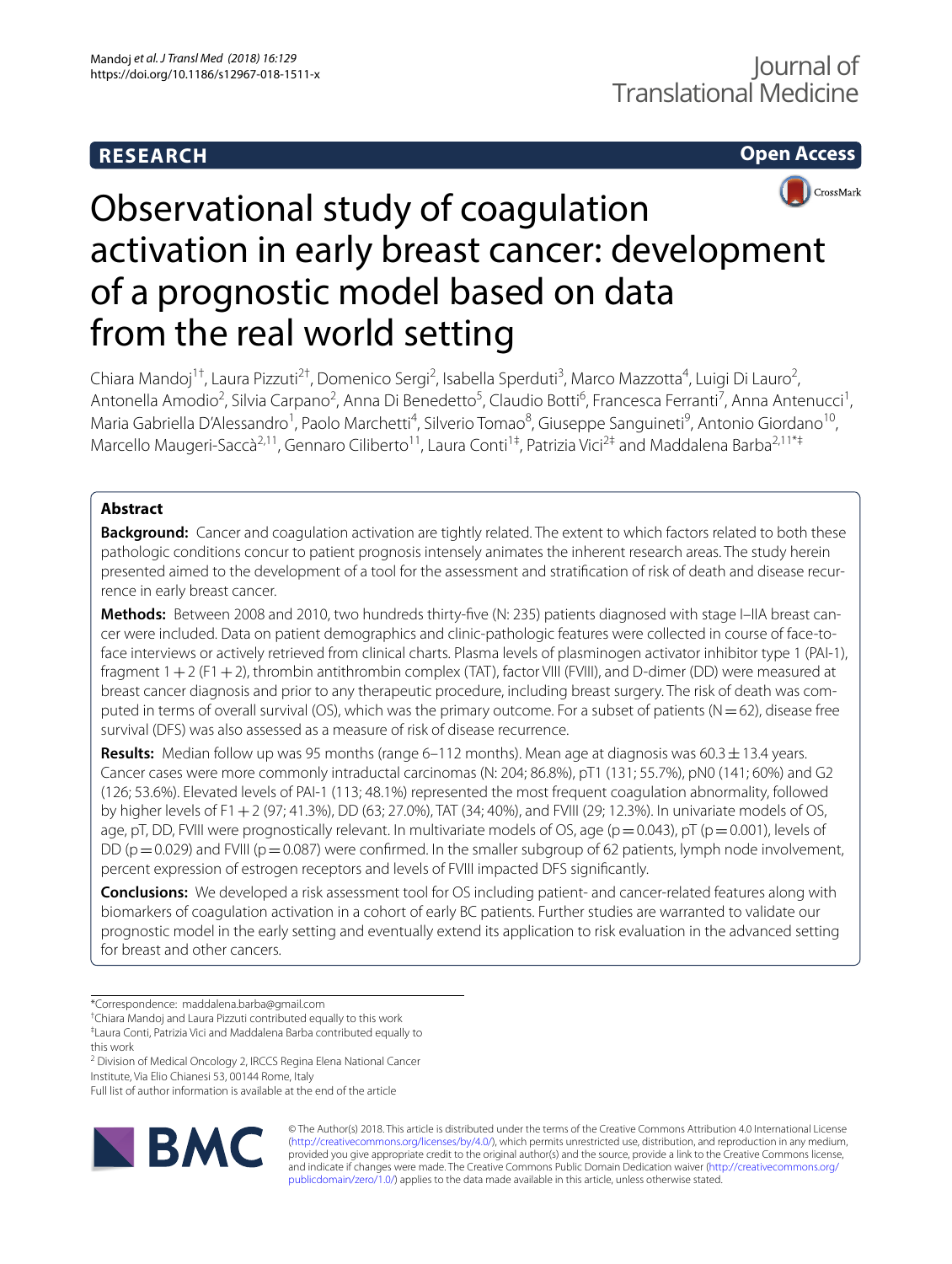**Keywords:** Early breast cancer, Coagulation activation, Prognostic score, Survival

## **Background**

In recent years, the body of knowledge supporting the mutual association between coagulation disorders and cancer has notably grown [\[1](#page-7-0), [2\]](#page-7-1). Cancer is a widely accepted predisposing factor for thromboembolic events. At the general population level, these events show an incidence rate of one to two per 1000 people/year, while patients with malignancies generally exhibit a 4–10 times greater risk, which may further increase particularly in pancreatic and brain cancer patients [[3](#page-7-2)[–5](#page-7-3)]. Beyond the primitive cancer site, several clinicopathologic features and administered treatments have been consistently described as specifc determinants of venous thromboembolism (VTE) in patients with cancers [[6,](#page-7-4) [7](#page-7-5)].

On the other side of the medal, biomarkers related to coagulation disorders have shown prognostic relevance in lung, colorectal, ovarian cancer and glioblastoma, independently on the occurrence of VTE [[8–](#page-7-6)[11](#page-8-0)]. When focusing on breast malignancies, rapidly growing evidence comes from both the advanced and early setting. In 84 patients with metastatic disease, pre-treatment plasma levels of D Dimer (DD) were positively associated with prognostically relevant clinicopathologic features and circulating levels of cytokines related to angiogenesis [[12\]](#page-8-1). More recently, circulating tumour cells (CTC) have been linked to plasma DD levels in patients with metastatic breast cancer. This latter study also confirmed the previously described association between CTC and VTE [[12,](#page-8-1) [13](#page-8-2)]. Evidence from the early setting is also intriguing. In a case–control study of genotypic and phenotypic variables related to the tissue factor (TF) pathway, DD levels beyond the 90th percentile were associated with cancer status, with results being not specifc to the diferent subsets of patients as defned by hormone receptor (HR) and HER2 status [\[14](#page-8-3)]. In 360 HR negative early breast cancer patients, positive staining at the immunohistochemical assessment of D2-40 and factor VIII (FVIII) was associated with less favorable survival outcomes both in the overall cohort and in patient subgroups [[15\]](#page-8-4). In addition, in a case series including 100 women having undergone breast surgery due to newly diagnosed invasive breast cancer, circulating levels of FVIII were signifcantly associated with axillary lymph node involvement, number of metastatic nodes, and HER2 status [[16\]](#page-8-5).

Based on the previously cited work and institutional experience of dedicated scientists operating in the management of thrombosis in cancer, we have gained increasing awareness of the need of considering biomarkers related to coagulation disorders in the evaluation of treatment outcomes in breast cancer. We have thus focused on the development of an operating tool for risk assessment based on the combined evaluation of patient- and cancer-related features along with biomarkers of coagulation disorders. Among these latter biomarkers, we have specifcally focused on plasmatic factors which play a relevant role in terms of activators of blood coagulation. To this aim, we have conceived and conducted a monocentric observational study in a cohort of early breast cancer patients diagnosed and treated at our institution between 2008 and 2010.

## <span id="page-1-0"></span>**Methods**

## **Patients and setting**

We analyzed records related to two hundreds thirtyfve (N: 235) patients diagnosed with stage I–IIA breast cancer and treated at the IRCCS Regina Elena National Cancer Institute of Rome (IRE) between 2008 and 2010. For all of them, data on demographics and key clinicopathologic features were actively retrieved by ad hoc trained personnel. In addition, plasma levels of plasminogen activator inhibitor type 1 (PAI-1), prothrombin fragments  $1+2$  (F1+2), thrombin antithrombin complex (TAT), FVIII, and DD were measured at baseline prior to any therapeutic procedure, including surgery. For a subset of these patients (N: 62), data on anticancer systemic treatment were made available and analyzed in reference to the outcomes of interest. Disease free survival (DFS) and overall survival (OS) were computed as the time elapsed between the histologically codifed diagnosis performed in surgical specimen and disease progression or death from any cause, and the time from diagnosis to death due to any cause, respectively. The study was conducted in accordance with the Declaration of Helsinki and approved by the IRE Institutional Review Board (IRB). For each participating woman, a written informed consent was secured in case of patient acceptance following invitation to adhere. This study is compliant with the REMARK guidelines, in that it provides relevant information concerning its design, underlying hypothesis, characteristics of the included patients and collected specimen, assay methods, and statistical analysis [[17\]](#page-8-6).

#### **Blood sampling and biomarker assessment**

Blood samples were drawn from the antecubital veins and collected in 3.2% sodium citrate vacutainer® vacuum tubes (Vacutainer, Becton–Dickinson, Franklin Lakes, NJ USA). Identical blood collecting procedures were applied to the samples from a control group including 150 cancerfree women seeking blood screening tests at the IRE. The two groups were comparable by age and date at assessment (data available upon request). Blood samples were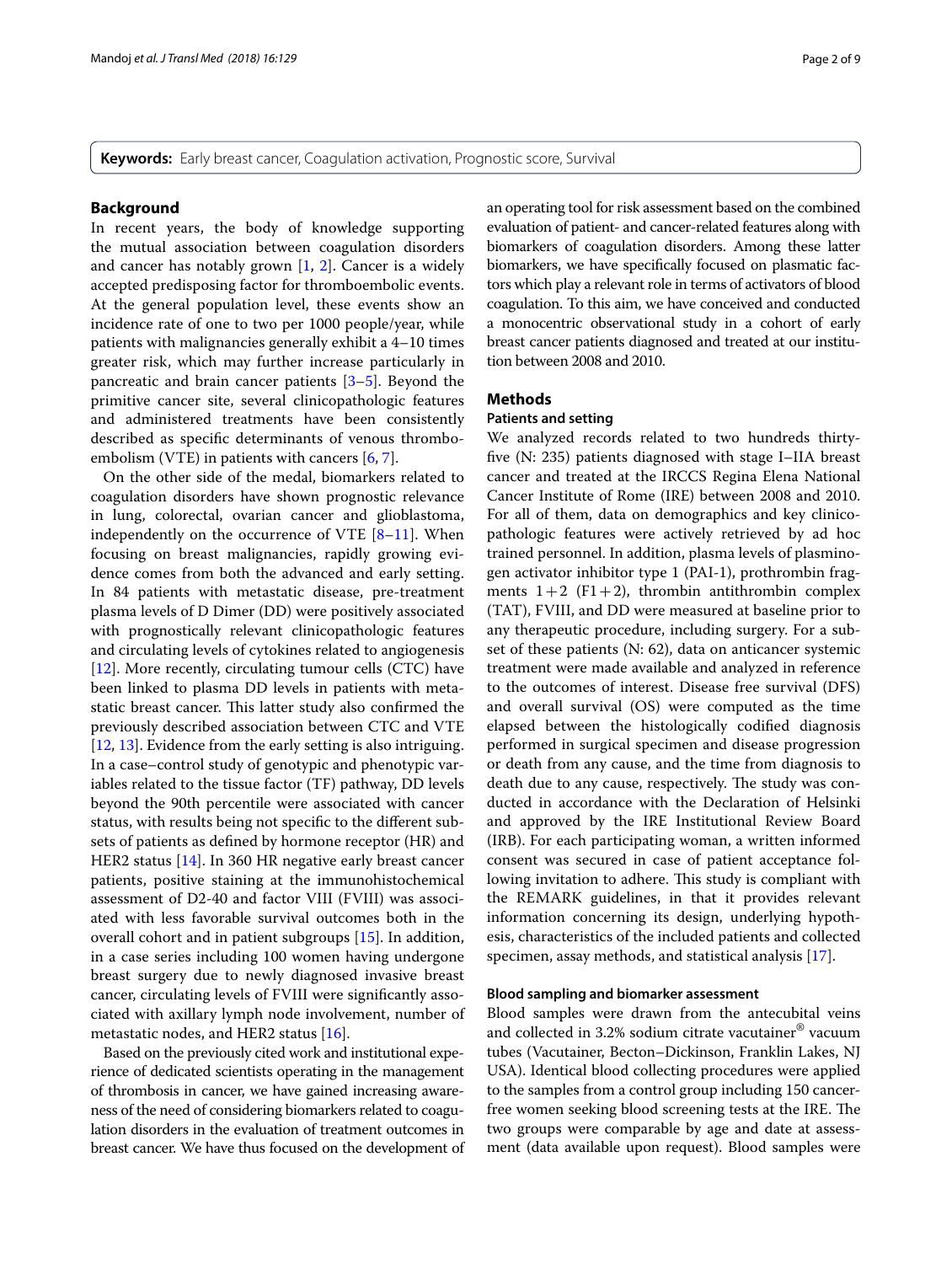centrifuged at 2500*g* for 20 min to obtain platelet-poor plasma. Plasma levels of DD and FVIII were immediately assayed by clotting, chromogenic and immunological methods on fully-automated ACLTOP analyzer using HemosIL® commercial kits (Instrumentation Laboratory Company, Bedford, MA USA). Plasma samples were then separated and stored into multiple aliquots at  $-80$  °C for subsequent testing. Plasma levels of TAT and  $F1+2$ ) were measured by enzyme-linked immunosorbent assay Enzygnost<sup>®</sup> TAT micro and Enzygnost<sup>®</sup> F1 + 2 mono kits, respectively (Siemens Healthcare Diagnostics Inc, NY USA), according to the manufacturer instructions. Both assays employ the quantitative sandwich enzyme immunoassay technique. All samples showing values above the standard curve were re-tested with appropriate dilutions. Plasma levels ofPAI-1 were determined by Asserachrom® kit (DiagnosticaStago, Asnieres, France), according to the manufacturer instructions, employing the quantitative sandwich enzyme immunoassay technique.

### **Statistical analysis**

Descriptive statistics were computed for all the variables of interest. Means and standard deviations (SD) were used to describe age in years, circulating levels of coagulation activators and define cut off points discriminating between case and control patients. Categorical variables were addressed by  $\chi^2$  test or Fisher's exact test, according to the size and number of groups compared, i.e., two or more than two, respectively. Disease-free Survival (DFS) and OS were calculated by the Kaplan–Meier product limit method. The log-rank test was used to assess differences between subgroups. Signifcance was set at a p value less than 0.05. The hazard ratio (HR) and the  $95\%$ confdence intervals (95% CI) were estimated for each variable using the Cox univariate model. The following variables were tested in univariate analyses: age, tumor size at the post surgical assessment (pT), pathologic locoregional nodal involvement (pL), grading (G), estrogen/ progestin receptor (ER/PgR) expression, HER2 status, molecular subtype (triple negative, luminal A, luminal B, HER2 enriched breast cancer subgroups), percentage of ki-67 expression (ki-67%). The coagulation biomarkers tested were as it follows: PAI-1,  $f$  1+2, TAT, FVIII and DD. Variables testing signifcant in univariate analysis were included in multivariate models using the stepwise regression (forward selection, enter limit and remove limit,  $p=0.10$  and  $p=0.15$ , respectively). The outcome predictors identifed on the basis of the multivariate analysis were then used for prognostic score assessment. The log-HR obtained from the Cox model was used to derive weighting factors of a continuous prognostic index, aimed to identify diferential risks for the outcome of interest [\[18\]](#page-8-7). Risk classes were derived using the

maximally selected log-rank statistics analysis for the best 'splitter' cut-off definition  $[19]$  $[19]$ . The SPSS (version 21.0; SPSS, Inc., Chicago, IL) and R-Software (version 3.4.2) were used for statistical analyses.

## <span id="page-2-1"></span>**Results**

The median follow up for the overall cohort was 95 months  $(6-112)$ . The descriptive characteristics of our study participants are displayed in Table [1](#page-2-0). Mean

## <span id="page-2-0"></span>**Table 1 Clinical-pathological characteristics of the study participants (N: 235)**

| <b>Characteristics</b>       | Number (N)<br>and percentage<br>(%) |  |
|------------------------------|-------------------------------------|--|
| Age (years)                  | N(% )                               |  |
| Mean (SD)                    | 60.3 (13.4)                         |  |
| Histology                    |                                     |  |
| Intraductal carcinoma        | 204 (86.8)                          |  |
| Lobular carcinoma            | 14(6.0)                             |  |
| Other                        | 9(3.8)                              |  |
| Unknown                      | 8(3.4)                              |  |
| pT stage                     |                                     |  |
| pT1                          | 131 (55.7)                          |  |
| pT <sub>2</sub>              | 104 (44.3)                          |  |
| pN stage                     |                                     |  |
| pN0                          | 141 (60.0)                          |  |
| pN1                          | 83 (35.3)                           |  |
| Unknown                      | 11(4.7)                             |  |
| Grading                      |                                     |  |
| 1                            | 16(6.8)                             |  |
| $\overline{2}$               | 126 (53.6)                          |  |
| 3                            | 64 (27.2)                           |  |
| Unknown                      | 29 (12.3)                           |  |
| Estrogen receptor status     |                                     |  |
| Positive                     | 186 (79.1)                          |  |
| Negative                     | 49 (20.9)                           |  |
| Progesterone receptor status |                                     |  |
| Negative                     | 71 (30.2)                           |  |
| Positive                     | 164 (69.8)                          |  |
| <b>HER2</b> status           |                                     |  |
| Positive                     | 39 (16.6)                           |  |
| Negative                     | 196 (83.4)                          |  |
| % Ki-67                      |                                     |  |
| $\leq$ 15                    | 142 (60.4)                          |  |
| >15                          | 89 (37.9)                           |  |
| Unknown                      | 4(1.7)                              |  |
| Molecular subtype            |                                     |  |
| Triple-negative              | 30 (12.8)                           |  |
| Luminal A                    | 118 (50.2)                          |  |
| Luminal B                    | 69 (29.3)                           |  |
| HER2-enriched                | 18(7.7)                             |  |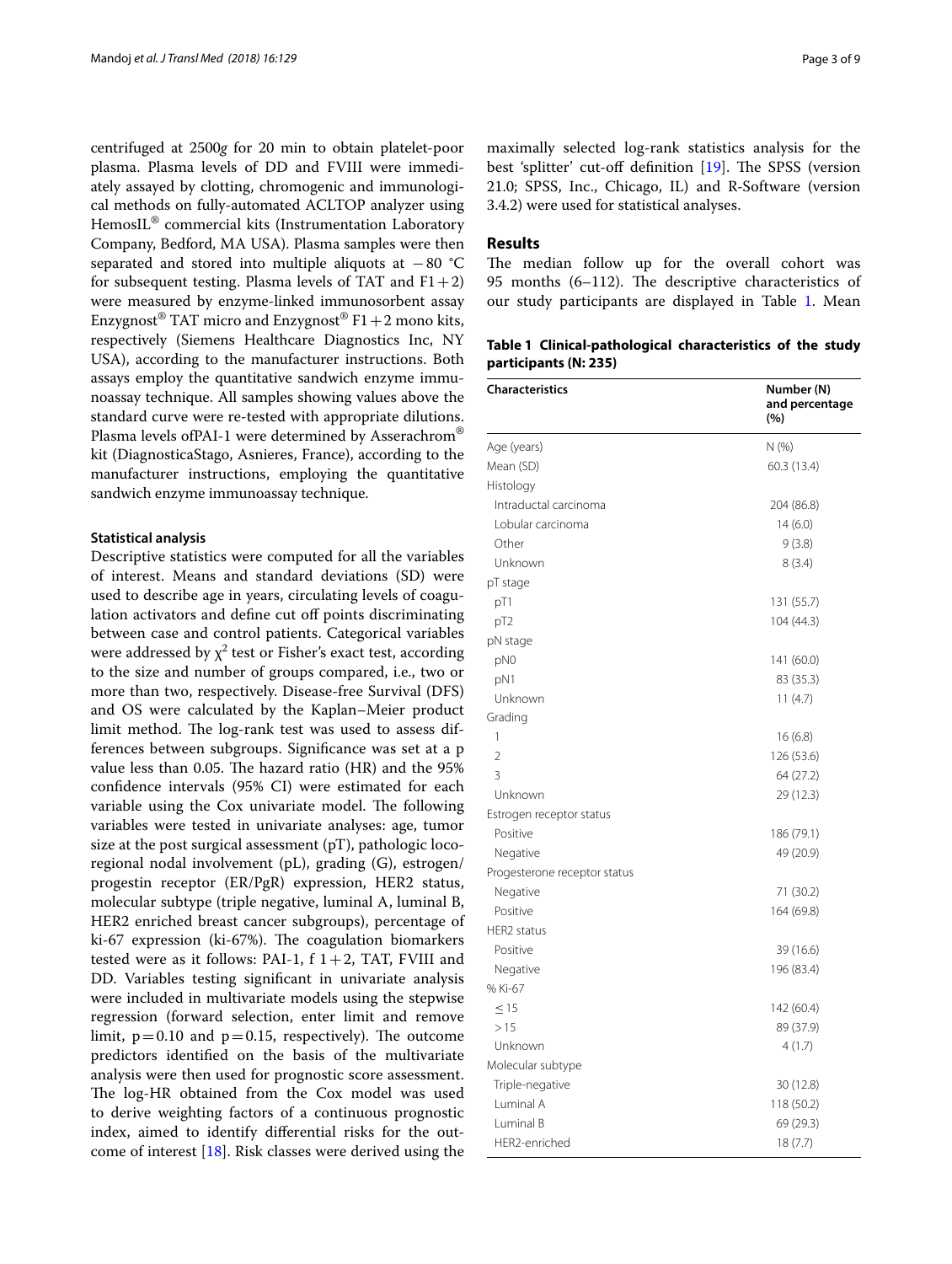age at diagnosis and related SD were  $60.3 \pm 13.4$ . As expected, the most commonly represented histology was intraductal carcinoma (204; 86.8%). Cancer cases were most commonly pT1 (131; 55.7%), pN0 (141; 60%) and G2 (126; 53.6%). Overall, based on ER/PgR expression, HER2 status, and ki-67%, the number and percentages of luminal breast cancers, triple negative (TN) and HER2 enriched cases were 187 (79.5%), 30 (12.8%) and 18 (7.7%), respectively.

The number and percentage of early breast cancer patients with abnormal levels of biomarkers related to coagulation activation are reported in Table [2.](#page-3-0) Among our early breast cancer patients, elevated levels of PAI-1 (113; 48.1%) were those most commonly observed, followed by higher levels of  $F1+2$  (97;41.3%), DD (63;27.0%), TAT (34;40%), and FVIII (29;12.3%).

Among the factors included in univariate models of OS, those testing signifcant were age, pT, DD, and FVIII. In brief, breast cancer patients had the highest chances of longer survival if aged 60 years or less ( $p=0.0002$ ), showing a pT1 ( $p = 0.0007$ ), normal levels of FVIII ( $p = 0.003$ ), and lower levels of DD  $(p=0.001)$  $(p=0.001)$  $(p=0.001)$  (Fig. 1a–d). In addition, patients with no lymph-node involvement and lower levels of PAI-1 showed longer survival, although not to an extent that was statistically significant ( $p=0.05$  and  $p=0.08$ , respectively) (data available upon request). In multivariate models, age ( $p=0.043$ ), pT ( $p=0.001$ ), levels of DD ( $p=0.029$ ) and FVIII ( $p=0.087$ ) were confirmed as factors of relevant impact on OS. The related HR, 95% CI and p are shown in Table [3](#page-4-1).

As mentioned in the "[Methods"](#page-1-0) section, variables testing signifcant in multivariate analysis were used for prognostic score assessment. Determinants of OS contributed to risk defnition and assignment to risk categories according to the best 'splitter' cut-of defnition as applied to this specific cohort (Table  $4$ ). The inherent results are graphically displayed in Fig. [2.](#page-5-1) In brief,

<span id="page-3-0"></span>**Table 2 Abnormal levels of biomarkers related to coagulation disorders in our study cohort (N: 235)**

| Variable     | N   | Mean (SD)       | <b>Patients with abnormal</b><br>levels of biomarkers N<br>$(%)^a$ |
|--------------|-----|-----------------|--------------------------------------------------------------------|
| DD           | 232 | 215.13 (174.47) | 63 (27.0)                                                          |
| <b>TAT</b>   | 235 | 4.94(3.23)      | 34 (40.0)                                                          |
| $F1+2$       | 235 | 207.76 (81.18)  | 97(41.3)                                                           |
| $PAI-1$      | 235 | 32.46 (23.61)   | 113 (48.1)                                                         |
| <b>FVIII</b> | 235 | 131.28 (33.65)  | 29 (12.3)                                                          |

*PAI-1* plasminogen activator inhibitor type 1, *F1*+*2* fragment 1+2, *TAT* thrombin antithrombin complex, *FVIII* factor VIII, *DD* d-dimer

Cut-off values for case discrimination were defined upon the mean  $+$  2SD of each biomarker as assessed in the control group (N: 150)

breast cancer patients within the lowest risk category, i.e., with age younger than 70, pT1, circulating levels of FVIII within the normal range, and low levels of DD, showed signifcantly longer OS compared to the groups of patients at intermediate and high risk, with the related HRs being 95.6, 77.2, and 55.0, respectively ( $p < 0.0001$ ).

In a subset of patients (N: 62) for whom data related to administered treatments and related outcomes were available, we estimated DFS and OS. Prior to performing such analyses and in order to minimize the chances of selection bias, we compared the sub-cohort of interest (N: 62) and its complement to the overall cohort (N: 173) by relevant characteristics. Results showed statistically signifcant diferences in terms of age when using the cut of value of 70 ( $p=0.04$ ), which had been previously defined as the most efficient splitter for the overall cohort. However, when comparing the two subgroups by median age, this diference was no longer observed (55 years within a 35–87 range and 60 within a 29–89 range for the smaller and larger subset, respectively). In the smaller subgroup, we tested the variables included in the scoring tool in multivariate Cox models of DFS, which revealed signifcant prognostic relevance for lymph node involvement, percent expression of ER and levels of FVIII (Additional file [1](#page-7-7): Table S1). However, the low number of recurrences, i.e., 12, prevented us from applying the scoring tool for risk stratifcation in this subset. Similarly, when considering OS, the number of events was extremely low, i.e., 8 (median OS not reached). This prevented us from performing additional analyses.

## **Discussion**

We conducted an observational study of 235 early breast cancer patients who were diagnosed and treated at the IRCCS Regina Elena Cancer Institute in the time frame between July 2008 and September 2010. For all of them, blood samples were collected prior to any therapeutic procedures and assessed for circulating levels of biomarkers related to coagulation activation. One hundred ffty cancer free women comparable by age and recruitment period served as control group. Data analysis were planned and performed to allow the development of a tool instrumental to the assessment of risk categories based on features related to relevant clinicopathologic characteristics and coagulation profling for the biomarkers of interest. Within our study population, results from multivariate analysis revealed a prognostic role for age, pT, circulating levels of FVIII and DD. These variables were then used to defne risk categories, with cut of points obtained by applying the best "splitter" cut-of definition to our case-series. The so developed tool proved efficacy in distinguishing categories characterized by signifcantly diferent survival estimates. In more detail,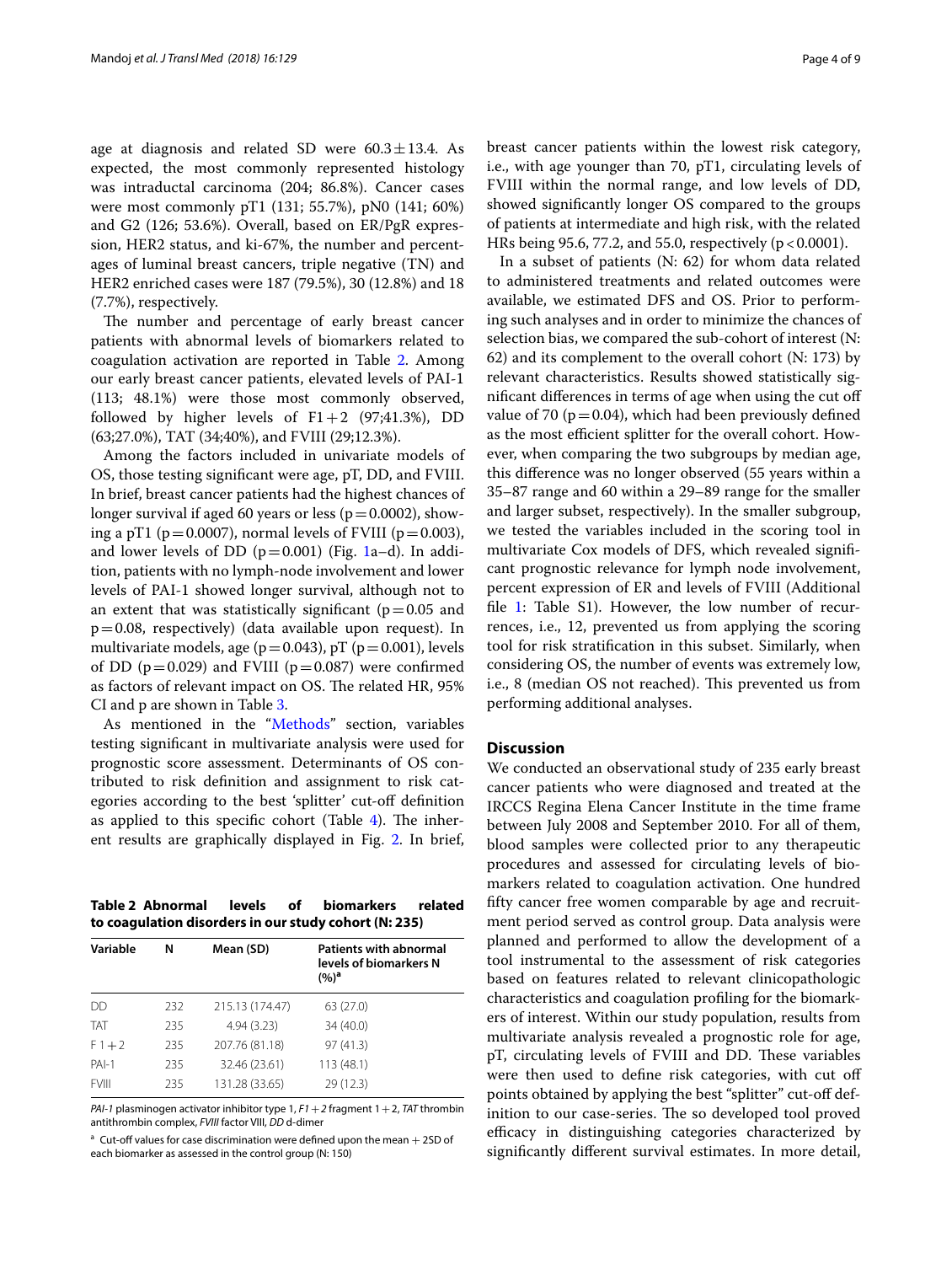

<span id="page-4-0"></span>cancer diagnosis. The cut off was defined upon the median age at the study population level; **b** overall survival (OS) by T size as assessed by the pathologist on surgical specimen (pT); **c** overall survival by plasmatic levels of Factor VIII (FVIII). **d** Overall survival (OS) by plasmatic levels of D-Dimer (DD)

## <span id="page-4-1"></span>**Table 3 Multivariate analysis of factors impacting overall survival (N: 235)**

| Variable                        | <b>HR (CI 95%)</b>  | р     |
|---------------------------------|---------------------|-------|
| Age year ( $>$ 70 vs $\leq$ 70) | 2.35 (1.026-5.396)  | 0.043 |
| $pT$ stage ( $pT2$ vs $pT1$ )   | 4.96 (1.99-12.38)   | 0.001 |
| DD (high vs low)                | 3.17 (1.13-8.94)    | 0.029 |
| FVIII (abnormal vs normal)      | $2.15(0.90 - 5.15)$ | 0.087 |

*FVIII* factor VIII, *DD* d-dimer

the lowest risk of death from any cause was ascribed to patients aged 70 years or less, with a pT1 disease at diagnosis, circulating levels of FVIII within the normal range and low levels of DD. Age older than 70 years and FVIII levels greater than the pre-established cut off values where instead associated with an intermediate risk of death, while the highest risk of death was associated with a pT2 and DD levels beyond the threshold defned for our study population.

Among the clinically relevant patient- and diseaserelated determinants of interest, age and tumour size (pT) showed prognostic relevance in uni- and multivariate analysis and were thus included in the model for risk stratification. This evidence is consistent with previous literature from the early setting [\[20,](#page-8-9) [21\]](#page-8-10). In strict regard to the patient age, our results provide several hints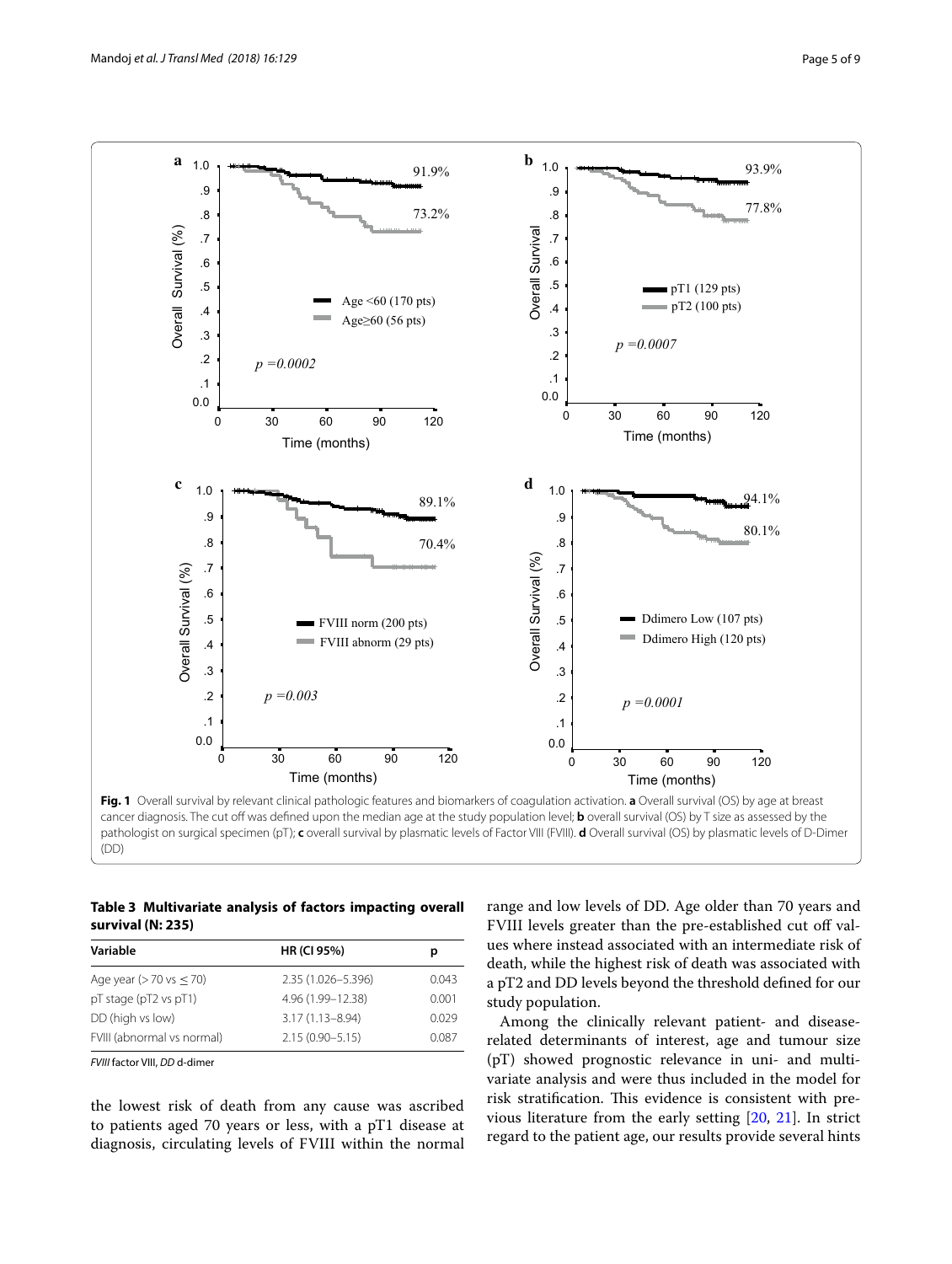<span id="page-5-0"></span>**Table 4 Prognostic score assessment according to determinants of overall survival in our study cohort (N: 235)**

| Overall survival | Score points |          |      |
|------------------|--------------|----------|------|
|                  | 0            |          | 2    |
| рT               | Τ1           |          | T2   |
| <b>FVIII</b>     | Normal       | Abnormal |      |
| Age              | < 70         | >70      |      |
| <b>DD</b>        | Low          |          | High |

*FVIII* factor VIII, *DD* d-dimer



<span id="page-5-1"></span>for discussion. In our case series, values of median age and best "splitter" cut-off for age were 60 and 70 years, respectively. In addition, the outcome considered for the overall case series was death from any cause as we lacked data on breast cancer specifc mortality for the totality of our patients, as specifcally pointed out in the paragraph concerning this study limitations. Thus, we addressed an outcome, i.e., death from any cause, which is defnitely afected by aging. Indeed, the lack of specifc data concerning the extent to which age, co-morbidities, and breast cancer have concurred to determine our patients' death may be more appropriately exemplifed by the use of a terminology distinguishing between "likely cause of death" vs "other causes of death", particularly in light of the broad age range which characterizes our case-series, i.e., 29–39 years. The relation between aging and breast cancer is complex and the investigation of the underlying mechanisms animates intensely the inherent research area [\[22](#page-8-11)]. In reference to recently published and clinically focused evidence, Lodi et al. have evaluated relevant clinicopathologic features and breast cancer specifc survival outcomes in a systematic review of women over 70 years with breast cancer. Sixty-three original studies published between 2006 and 2016 were considered. Consistently with our fndings, the authors reported on the association between older age and signifcantly higher 5- and 10-year mortality [\[23](#page-8-12)]. Older age at breast cancer diagnosis should be considered not only in light of its prognostic role for the disease of interest, but also in reference to the role of DD and FVIII as biomarkers of aging, widely and consistently supported by the inherent literature in both non-cancer and cancer patients  $[24-28]$  $[24-28]$ . On this basis and in strict regard to our study population, we assessed the interaction between age and circulating levels of DD and FVIII in Cox models including an interaction term. In this specifc cohort, we could not observed signifcant interaction between the variables tested  $(p=0.20$  and  $p=0.94$ , for the interaction between age and DD and FVIII, respectively).

In this study population, we found no evidence supporting the prognostic relevance of the specifc molecular subtype, i.e., luminal A, luminal B, HER2 enriched and triple negative breast cancer, on patient survival. Indeed, in multivariate analysis of OS, the related variables tested not significant (p: 0.74). This finding, i.e., lack of the impact of molecular subtype on the outcomes of interest in a breast cancer patient population from the early setting, is consistent with previous studies [\[14](#page-8-3), [16](#page-8-5)] and in need of further assessment for clarifcation purposes. Indeed, in our case series, we exclusively observed some evidence of the prognostic relevance of ER expression, one of the main determinants of the specifc molecular subgroups, in the subset of patients for whom DFS data were available (N: 62), with our results supporting a protective role of ER expression (p: 0.003). This same patient subgroup also offered the chance for evaluating our scoring tool in reference to DFS. Although somewhat limited by the restricted sample size, results from the analysis performed within this subset confrm the prognostic relevance of biomarkers related to coagulation disorders, and the need for including such evidence in risk assessment for early breast cancer patients.

An appropriate discussion of our results cannot exclude a referral to the existing evidence concerning the use of anticoagulants in cancer patients, which has been recently summarized in a Cochrane systematic review carried out by Kahale et al. In brief, the authors conducted a comprehensive literature search updated to December 2017. Of the identifed 7668 unique citations, 16 manuscripts reporting on 7 randomized clinical trials (RCTs) fulflled the inclusion criteria and were thus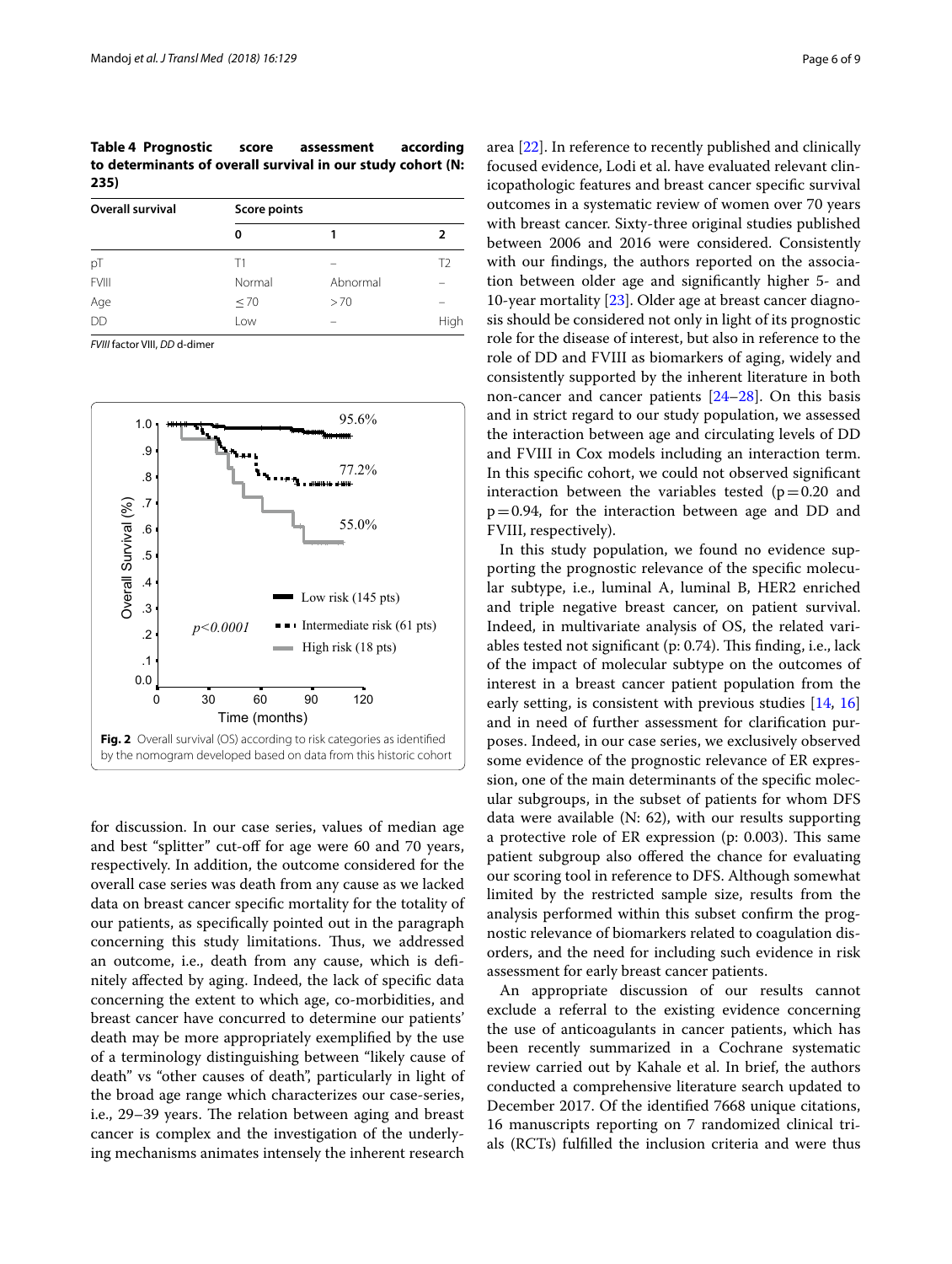included. Overall, these trials enrolled 1486 participants. Results from the meta-analyses of the RCTs included do not rule out a mortality beneft from oral anticoagulation in people with cancer but suggest an increased risk for bleeding. In the attempt to interpret these fndings correctly, the lack of data specifcally referred to the site of cancer origin should be considered. Indeed, the need of further evidence specifcally related to the cancer type and stage is acknowledged by the authors themselves when discussing their research implications [\[29\]](#page-8-15).

The pathogenetic layout of the association between the activation of coagulation and cancer is multifactorial in nature. In addition, most of the actors involved play a pivotal role in several mechanistic pathways that sustain cancer-related biological processes with a notable degree of overlap. The previously mentioned role of FVIII and DD as factors involved both in cancer, thrombogenesis and aging may appropriately exemplify this latter assertion [[24](#page-8-13)[–28](#page-8-14)]. Cancer may provide an unusual and polyvalent frame within which patient- and diseaserelated features concur to outcome determinism, both for thromboembolic and cancer related events. The relationship between thrombosis and cancer is founded on the evidence that cancer promotes a prothrombotic switch of the host hemostatic system, and in turn, blood clotting activation is intimately tight to tumor growth and dissemination. The main mechanisms of cancer-related thrombosis encompass the expression of procoagulant factors at the tumour cell level, the release of microparticles, infammatory cytokines e.g., tumor necrosis factor-alpha, interleukin-6, and proangiogenic factors, e.g., vascular endothelial growth factor, basic fbroblast growth factor by tumor and/or host cells, and the expression of adhesion molecules to bind platelets, endothelial cells, and leucocytes. These same properties are also involved in cancer progression [[30,](#page-8-16) [31](#page-8-17)].

Our study has some limitations, which are mainly represented by the lack of data concerning cancer-specifc survival for the overall case series. This is unfortunately common when working in the real word setting. Indeed, data collection and entering into dedicated databases has not stably entered the clinical practice. To mitigate such limitation, we have attempted to perform subgroup analysis in a subset of patients for whom cancer-specifc survival data were available. Unfortunately, this subset was extremely limited in size  $(N: 62)$ . This refrained us from conducting analysis beyond the multivariate models. However, also in this smaller subset, we could observe evidence supporting the prognostic relevance of both patient- and cancer-specifc feature along with circulating levels of coagulation biomarkers. The lack of data on menopausal status should also be acknowledged, given the relevant diferences in terms of risk factors, presentation at diagnosis, characteristics and management between pre- and post-menopausal breast cancer patients  $[32-34]$  $[32-34]$ . In the attempt to minimize such limitation, we codifed a categorical variable with a 50-year cut off value and assumed that women aged less than 50 years (N: 70; 25.5%) were most likely premenopausal. However, in univariate models of OS and DFS, our surrogate variable of menopausal status did not test signifcant (p: 0.32 and p: 0.81, respectively).

Our study also has strengths of relevance. Among them, central management of biomarkers of coagulation activation is noteworthy. Plasma samples were collected and handled according to pre-specifed and highly standardized operative procedures. Sample assessment was performed at the institutional laboratories, which are ISO-certified (ISO 9001 certification). This increases our confdence in the quality of the evidence stemming from our study. As cited in the "[Results](#page-2-1)" section, the median follow up for the cohort of interest was 95 months, which is fairly acceptable in terms of length when assessing outcomes in a cohort of early breast cancer patients. However, this 10-year follow up window imposes considerations related to the remarkable advances achieved both in the loco-regional and systemic treatment [[35–](#page-8-20)[40](#page-8-21)] and invites caution in the generalization of our results to early breast cancer patients in current treatment. At the same time, this latter matter, along with the results from the work herein presented, encourages future investigation within this same research pipeline.

## **Conclusions**

We provide evidence in support of the prognostic relevance of age at cancer diagnosis, pT, levels and FVIII and DD in a case-series including 235 stage I-IIA breast cancer patients. The score including these factors proved efficacy in distinguishing risk categories in reference to survival outcomes. Risk assessment and stratifcation for cancer related outcome deserves active investigation. To this purpose, the subsequent steps to be taken possibly include the validation of our model in independent cohorts of early breast cancer patients participating in adequately sized, ad-hoc, prospective studies. These latter studies should ideally allow the serial assessment of biomarkers of coagulation activation at pre-specifed time points. This would allow to monitor these biomarkers in parallel with the disease course and integrate the inherent data with those pertinent to breast cancer treatment and related outcomes. In addition, future studies should also include VTE-related outcomes, e.g., deep vein thrombosis, pulmonary embolism. These strategies may help compute multiple risk estimates for time dependent outcomes, e.g. DFS and OS, and, at the same time, help defne more accurately the cause of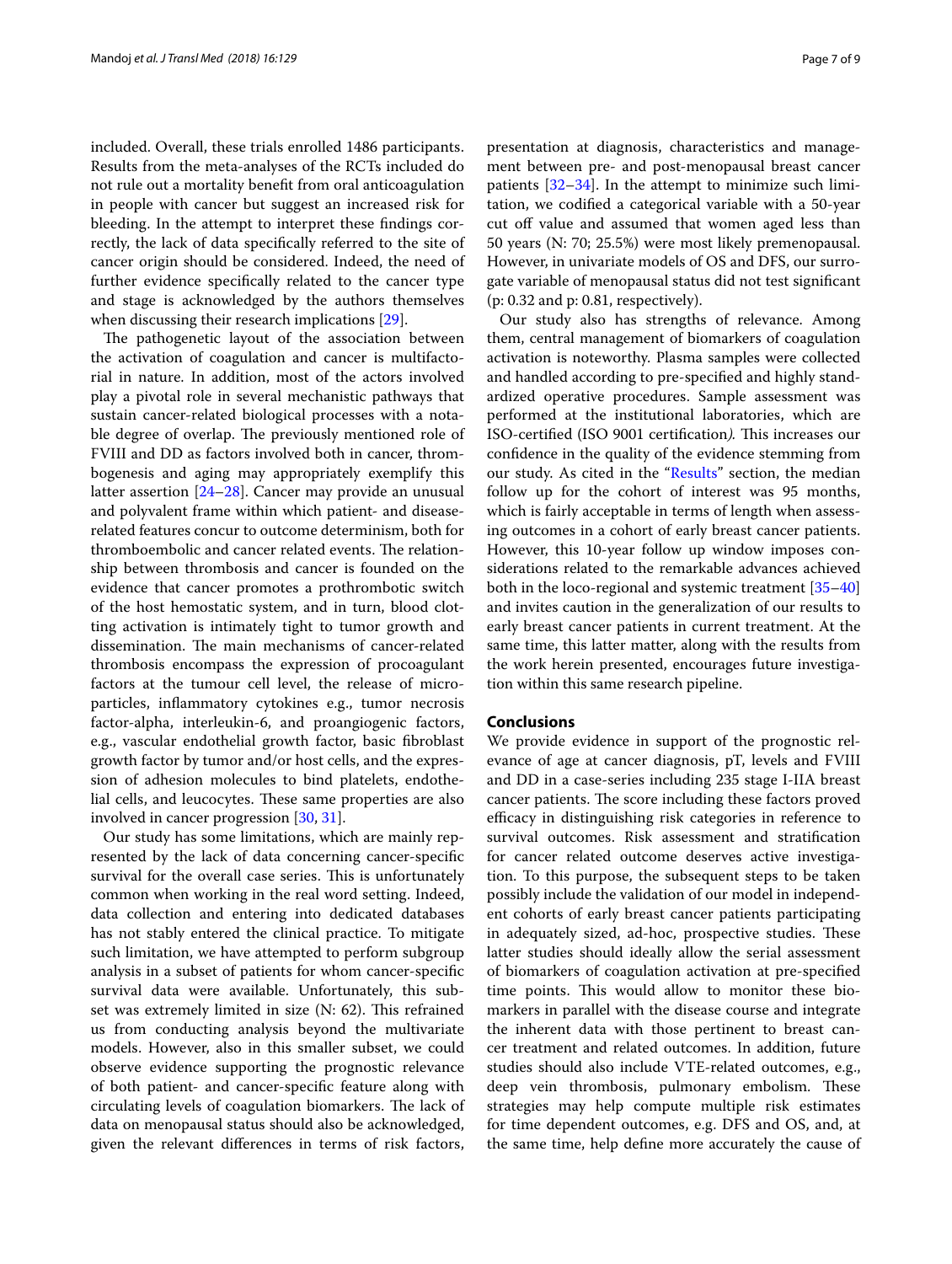death. We would also acknowledge the potential use of data concerning the activation of coagulation as measured throughout the levels of circulating biomarkers in informing therapeutic decisions concerning the specifc therapy to be administered in the adjuvant setting in light of the increased risk of VTE particularly, though not exclusively, associated with hormonal therapy [\[41](#page-8-22)]. The identification of the high-risk subgroups for both cancer- and coagulation-related death and establishment of the most appropriate therapeutic strategies possibly including antithrombotic agents is undeniably tighten to multidisciplinary eforts of medical oncologists and clinical pathologists with a solid background in the prevention, diagnosis and management of cancer patients with prothrombotic alterations. A deeper and, as previously stated, multidisciplinary characterization of cancer patients represents the best prelude to outcome amelioration and correct interpretation. If considering that about half of all cancer patients, and as many as 90% of those from the metastatic setting show abnormalities in one or more coagulation-related parameters [[42\]](#page-8-23), a still relevant number of queries concerning the management of these patients remain unsatisfactorily addressed and will hopefully fuel cancer research in the upcoming years.

## **Additional fle**

<span id="page-7-7"></span>**[Additional fle 1: Table S1.](https://doi.org/10.1186/s12967-018-1511-x)** Multivariate analysis for disease-free survival in a subset of 62 breast cancer patients.

#### **Abbreviations**

PAI-1: plasminogen activator inhibitor type 1;  $F1 + 2$ : fragment  $1 + 2$ ; TAT : thrombin antithrombin complex; FVIII: factor VIII; DD: D dimer; OS: overall survival; DFS: disease free survival; VTE: venous thromboembolism; CTC: circulating tumour cells; TF: tissue factor; HR: hormone receptor; SDs: standard deviations; HR: hazard ratios; TN: triple negative; ER: estrogen receptors; RCTs: randomized clinical trials.

#### **Authors' contributions**

This manuscript represents original work and has derived from the multidisciplinary efort of all the contributing authors. All of them have contributed signifcantly and are in agreement with the content of the manuscript. CM, LP, PV, LC and MB have contributed to study conception and design, results interpretation, manuscript drafting. IS has contributed to statistical analysis. DS, MM, AA, SC, ADB, CB, FF, AA, DMG and MMS have contributed to data collection. LDL, PM, ST, GS, AG and GC have contributed to interpretation of the study results, critical revision for important intellectual contents. All authors read and approved the fnal manuscript.

#### **Author details**

<sup>1</sup> Department of Clinical Pathology, IRCCS Regina Elena National Cancer Institute, Via Elio Chianesi 53, 00144 Rome, Italy. <sup>2</sup> Division of Medical Oncology 2, IRCCS Regina Elena National Cancer Institute, Via Elio Chianesi 53, 00144 Rome, Italy. 3 Biostatistics Unit, IRCCS Regina Elena National Cancer Institute, Via Elio Chianesi 53, 00144 Rome, Italy. <sup>4</sup> Medical Oncology Unit Policlinico Sant'Andrea, Via di Grottarossa 1035/1039, 00189 Rome, Italy. <sup>5</sup> Department of Pathology, IRCCS Regina Elena National Cancer Institute, Via Elio Chianesi 53, 00144 Rome, Italy. <sup>6</sup> Department of Surgery, IRCCS Regina Elena National Cancer Institute, Via Elio Chianesi 53, 00144 Rome, Italy.<sup>7</sup> Radiology Department, IRCCS Regina Elena National Cancer Institute, Via Elio Chianesi 53, 00144 Rome, Italy. <sup>8</sup> Department of Medico-Surgical Sciences and Biotechnologies, University of Rome "Sapienza", Corso della Repubblica 79, 04100 Latina, Italy.<br><sup>9</sup> Department of Radiotherapy, IRCCS Regina Elena National Cancer Institute, Via Elio Chianesi 53, 00144 Rome, Italy. <sup>10</sup> Sbarro Institute for Cancer Research and Molecular Medicine e del Center for Biotechnology, College of Science and Technology, Temple University, 1900 N, 12th Street, Philadelphia, PA, USA.<br><sup>11</sup> Scientific Direction, IRCCS Regina Elena National Cancer Institute, Via Elio Chianesi 53, 00144 Rome, Italy.

#### **Acknowledgements**

We thank Ana Maria Edlisca and Dr. Rosa Carbone for administrative assistance and technical support.

#### **Competing interests**

The authors declare that they have no competing interests.

#### **Availability of data and materials**

The database set up and implemented for the study herein presented will be made available by the corresponding author on reasonable request.

#### **Ethics approval and consent to participate**

This study was approved by the Ethic Committee of "Regina Elena" National Cancer Institute. Written informed consents were obtained by all the participants. The study was conducted in accordance with the Declaration of Helsinki.

#### **Consent for publication**

Not applicable.

**Funding**

None.

## **Publisher's Note**

Springer Nature remains neutral with regard to jurisdictional claims in published maps and institutional affiliations.

Received: 8 February 2018 Accepted: 8 May 2018 Published online: 16 May 2018

#### **References**

- <span id="page-7-0"></span>1. Wun T, White RH. Venous thromboembolism (VTE) in patients with cancer: epidemiology and risk factors. Cancer Invest. 2009;27(Suppl 1):63–74.
- <span id="page-7-1"></span>2. Lauw MN, van Doormaal FF, Middeldorp S, Buller HR. Cancer and venous thrombosis: current comprehensions and future perspectives. Semin Thromb Hemost. 2013;39:507–14.
- <span id="page-7-2"></span>Chew HK, Wun T, Harvey D, Zhou H, White RH. Incidence of venous thromboembolism and its effect on survival among patients with common cancers. Arch Intern Med. 2006;166:458–64.
- 4. Blom JW, Vanderschoot JP, Oostindiër MJ, Osanto S, van der Meer FJ, Rosendaal FR. Incidence of venous thrombosis in a large cohort of 66,329 cancer patients: results of a record linkage study. J Thromb Haemost. 2006;4:529–35.
- <span id="page-7-3"></span>Khorana AA, Connolly GC. Assessing risk of venous thromboembolism in the patient with cancer. J Clin Oncol. 2009;27:4839–47.
- <span id="page-7-4"></span>6. Chew HK, Wun T, Harve DJ, Zhou H, White RH. Incidence of venous thromboembolism and the impact on survival in breast cancer patients. J Clin Oncol. 2007;25:70–6.
- <span id="page-7-5"></span>7. Alexander M, Kirsa S, Wolfe R, MacManus M, Ball D, Solomon B, et al. Thromboembolism in lung cancer—an area of urgent unmet need. Lung Cancer. 2014;84:275–80.
- <span id="page-7-6"></span>Altiay G, Ciftci A, Demir M, Kocak Z, Sut N, Tabakoglu E, et al. High plasma D-dimer level is associated with decreased survival in patients with lung cancer. Clin Oncol (R Coll Radiol). 2007;19:494–8.
- 9. Oya M, Akiyama Y, Okuyama T, Ishikawa H. High preoperative plasma D-dimer level is associated with advanced tumor stage and short survival after curative resection in patients with colorectal cancer. Jpn J Clin Oncol. 2001;31:388–94.